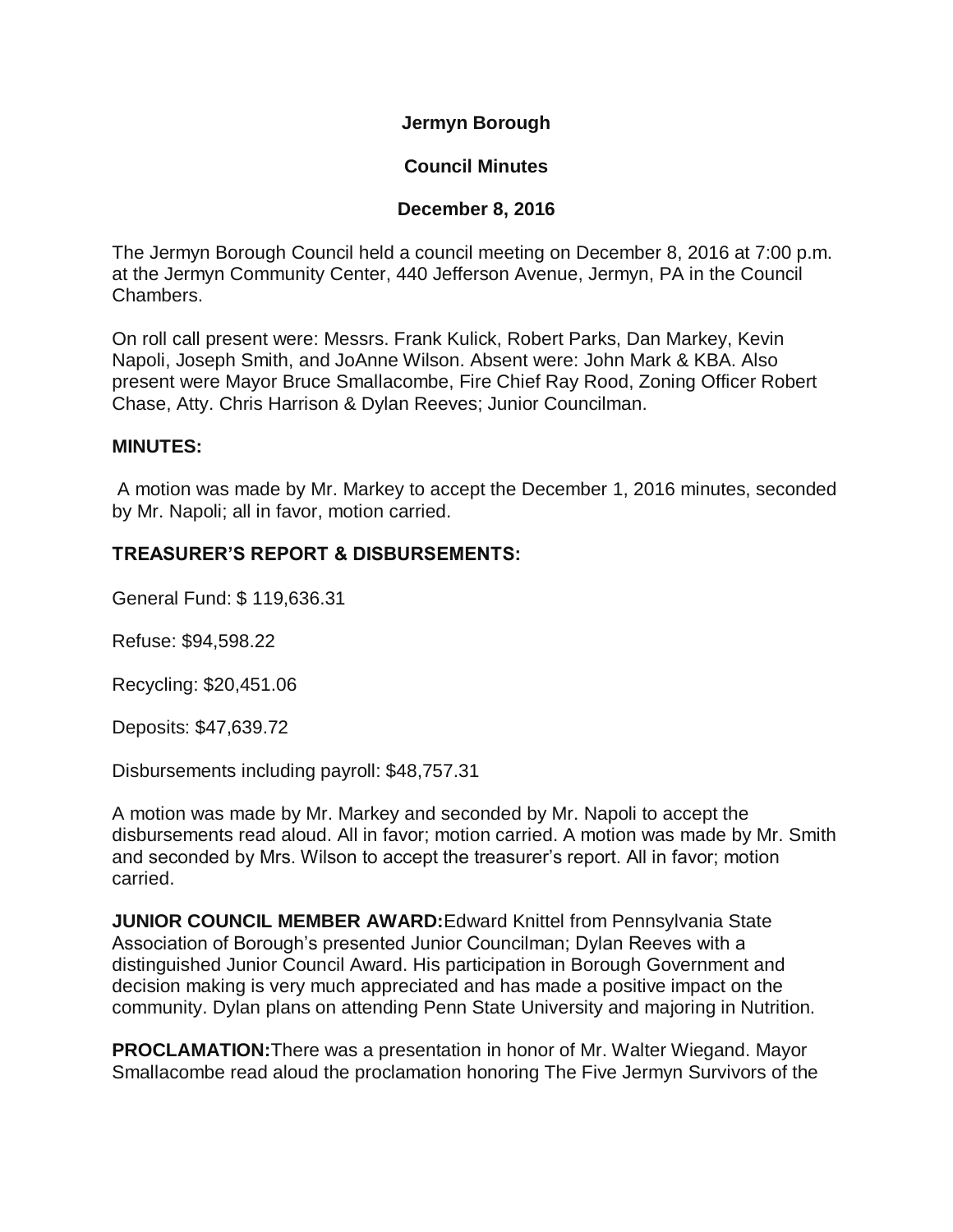Pearl Harbor Attack. We hereby proclaim December 8, 2016 as Walter J. Wiegand Day in Jermyn, Pennsylvania.

**MAYOR REPORT:**They interviewed police officers for the full time position. There were 5 qualified candidates. The first Crime Watch meeting went very well. Crime Watch is open to everyone in the Borough. Mayor Smallacombe said we are in good hands with the people that stepped forward that want to take part of it. This week is a busy week in the borough with the Girl Scout Light Parade on Saturday and the Community Concert on Sunday. This will be the  $24<sup>th</sup>$  year for the Community Concert. Mayor attended the presentation honoring the Pearl Harbors Survivors. Mayor Smallacombe said we have 5 residents; the most of any in Community in Lackawanna County that were survivors of Pearl Harbor. Mayor Smallacombe said the effort we put forward for Veterans in this town is far above most communities in Lackawanna County.

The House Holiday Decorating Contest will start December 10<sup>th</sup> thru December 31<sup>st</sup>. They will pick 4 houses that are the best decorated.

Mayor Smallacombe commended Borough Council on doing a great job on the Budget for 2017. They worked very hard; it is very tough in a small community very with little revenue to come up with enough money to keep the borough going.

## **FIRE CHIEF/CODE ENFORCEMNT:**

Mr. Rood said he has not heard back from the red house on Washington Ave after sending a certified letter. 536 Washington zoning application was put in. Once it is approved they will start demolition of the building. He has been in contact with 3 different people for demolition. 504 Washington, the process is being laid out and 4 unit rental will be in there. Mr. Rood also said they need to decide on appeals court and a fee schedule.

**ZONING:**Mr. Chase said he is working with a company that is moving in across from Rapid Pallet. He discussed with them what they are doing there. They will be assembling large parts for the utility company. They will be here for 6-8 months. When they are done they will tear the concrete pad out. Mr. Chase contacted NEIC about it and they have to acquire permits through them. Mr. Kulick asked how many employees they are going to have. Mr. Chase did not know. Mayor Smallacombe said to make sure we get their wage tax.

**DUMPSTER PERMIT:**Mr. Kulick said the dumpster problem on the East side of Jermyn is moved. He suggested there should be an expiration date on the permit application.

**JUNIOR COUNCIL:**Dylan Reeves thanked council for the award that was presented tonight. He introduced Evan Samuelsen who will be our second Junior Councilman. He will be sworn in January 5, 2017. Mayor Smallacombe congratulated Dylan on his great football season and his accomplishments.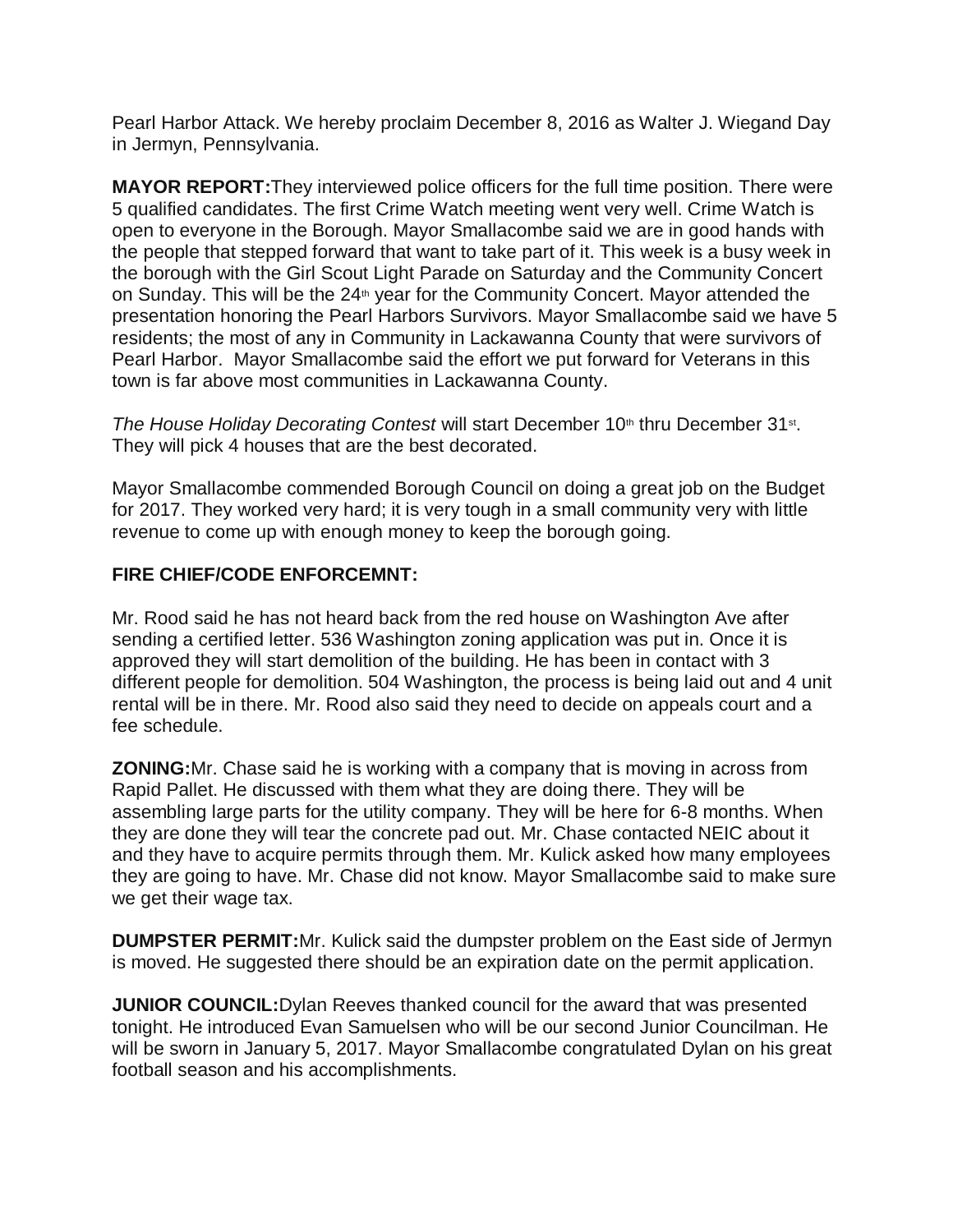**DPW:**KBA is working on what they can do for the 700 block of Lincoln. Mr. Markey said the plow schedule is working out very well. Chief Ray Rood and Mayor Smallacombe will be unavailable to plow and will be removed from the plow schedule. It has been going very smoothly so far. DPW received new snow emergency signs.

**RECREATION:**Mrs. Wilson said the recreation commission is setting up a regular monthly meeting date. The bricks for the memorial garden is an ongoing item, if anyone wants to purchase a memorial brick please contact Mrs. Wilson. Mrs. Wilson reminded council that we have to do something with the borough parking lot. Mr. Markey said we have money for that. Mr. Kulick said we agreed to wait until the spring. Mrs. Wilson said she was hoping it would have been done when the paving co. was here. Mr. Markey said it is separate because it's a grant. Mrs. Wilson said to put it on the agenda for the spring time.

**FINANCE:**Mr. Smith thanked Mr. Markey and Mrs. Wilson. He said the real hard work starts now; in regards to the budget. Mr. Smith said each chairperson is in charge of their department. We look forward to the budget and hopefully it works the way we think it will work. Mr. Kulick said the tax levy and garbage was not included in the budget, since it was already advertised we do not have to advertise it again. A motion was made by Mrs. Wilson and seconded by Mr. Parks to include the levy of the tax millage of 29 mills which is 1 mill lower than last year and garbage fee of \$145.00 which is \$20.00 lower than last year.

**SAFETY:**Mr. Napoli said the dumpster was taken care of on Hudson St. There was a fire call at 77 Franklin St. and it is being investigated as a possible arson. The police department received Narcan(a drug used to resuscitate a patient for an overdose) in October. It was used last week in Mayfield to bring a patient back from an overdose, the patient survived.

On Sunday; The Safety Committee, Mr. Napoli, Mr. Parks & Mr. Smith met with the 5 applicants for the full time officer position in Jermyn. They recommended Dominic Calzola for the full time officer in Jermyn. Mr. Markey made a motion to hire Officer Calzola as the full time officer in Jermyn, seconded by Mr. Napoli. All in favor; motion carried. Mr. Napoli said the next step is to offer the job to Dominic Calzola.

**CRIME WATCH:**Mr. Kulick said we have to decide whether we want to establish Crime Watch as a Committee or Commission. Carrie Chase; Crime Watch VP was at the council meeting. She said we have a group of people that can make their own decisions; we are independent of ourselves. Mayor Smallacombe said if there are any problems you can always appoint and make it a commission. It was decided Crime Watch will be a committee.

# **VONAGE:**

Mr. Markey said we are paying about \$130.00/monthly for phone/fax; with Vonage the phone lines and e-fax we would be saving \$35+ a month. Our internet would go up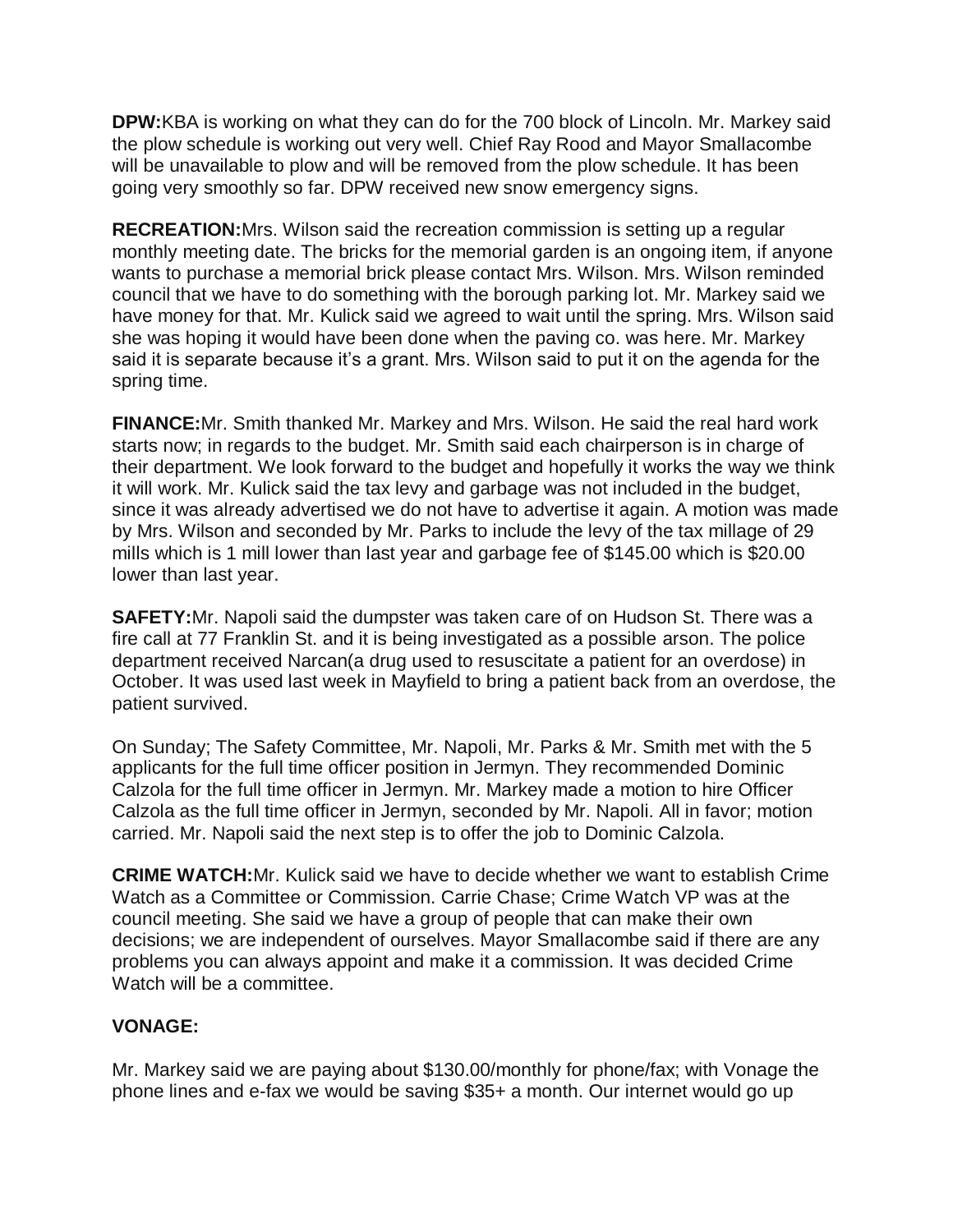\$10.00. Mr. Markey said we have been paying a Frontier internet bill for \$25.98/monthly for a long time. The frontier monthly fee was continued to be paid every month, we can only assume because the Jermyn [borough@epix.net](mailto:borough@epix.net) email address comes with this frontier internet subscription. For the past 10 years the Borough has been paying for an e-mail address. We have been paying for a dial-up internet because it included the Jermyn e-mail address. Mr. Markey said it was at least \$3,000 that was wasted over the course of 10 years. A motion was made by Mr. Markey to cancel Frontier effective Jan 1. Mrs. Wilson suggested waiting longer because there is state correspondence and grants that use the epix email. She suggested giving 30 days or more to let everyone know the email address changed. A motion was made by Mr. Markey and seconded by Mr. Smith to eliminate Frontier internet service effective Feb. 1 2017 and have the borough secretary notify all the appropriate people who use the epix.net to change it to jemynpa.com.

Mr. Smith said we do not need a motion to switch to Vonage; there is already a motion on the books that was made years ago. Mr. Smith said no council member canceled the subscription.

**LITTLE LEAGUE:**Mr. Kulick said he agreed with Mrs. Wilson from the previous meeting when she suggested getting a list of officers and financials and suggest someone on council make a motion to have the solicitor draw up an ordinance establishing that any organization that has Jermyn in its name provide a list of officers and a financial report in January of every year to council. Mr. Napoli suggested January and June; a lot can happen in a year. A motion was made by Mr. Markey and seconded by Mr. Parks to have the solicitor draw up an ordinance establishing that any organization that uses Jermyn in its name provide to council the first of January and fist of July every year a list of officers and a financial report. All in favor; motion carried.

**OFFICER CALZOLA:**Officer Calzola entered the meeting. Mr. Napoli told him we voted tonight and would like to offer him the full time officer position. Officer Calzola thanked council. Council congratulated Officer Calzola.

**RENTAL UNIT:**Mr. Kulcik said nowhere in the ordinance does it say if the apartment unit is not rented that the fee is waived. The fee is not waived if the apartment is not rented. The affidavit is for a single unit converting into a multi or a multi-unit into single dwelling.

**OTHER:**The Mayor has submitted a letter that he will refuse his salary for his position that is in the budget and requests to use the money for the good of the Borough. There are 2 annual membership fees for the Mayors Association; he will pay for 1 membership. Mr. Markey made a motion to pay both memberships out of the budget because we specifically budgeted for such memberships for fees and subscriptions for that very reason. Mr. Markey said he appreciates that he wants to pay for it on his own; Mr. Markey said Mayor Smallacombe does a lot for the town. A motion was made by Mr. Markey and seconded by Mrs. Wilson to pay both subscriptions for 2017. All in favor; motion carried.